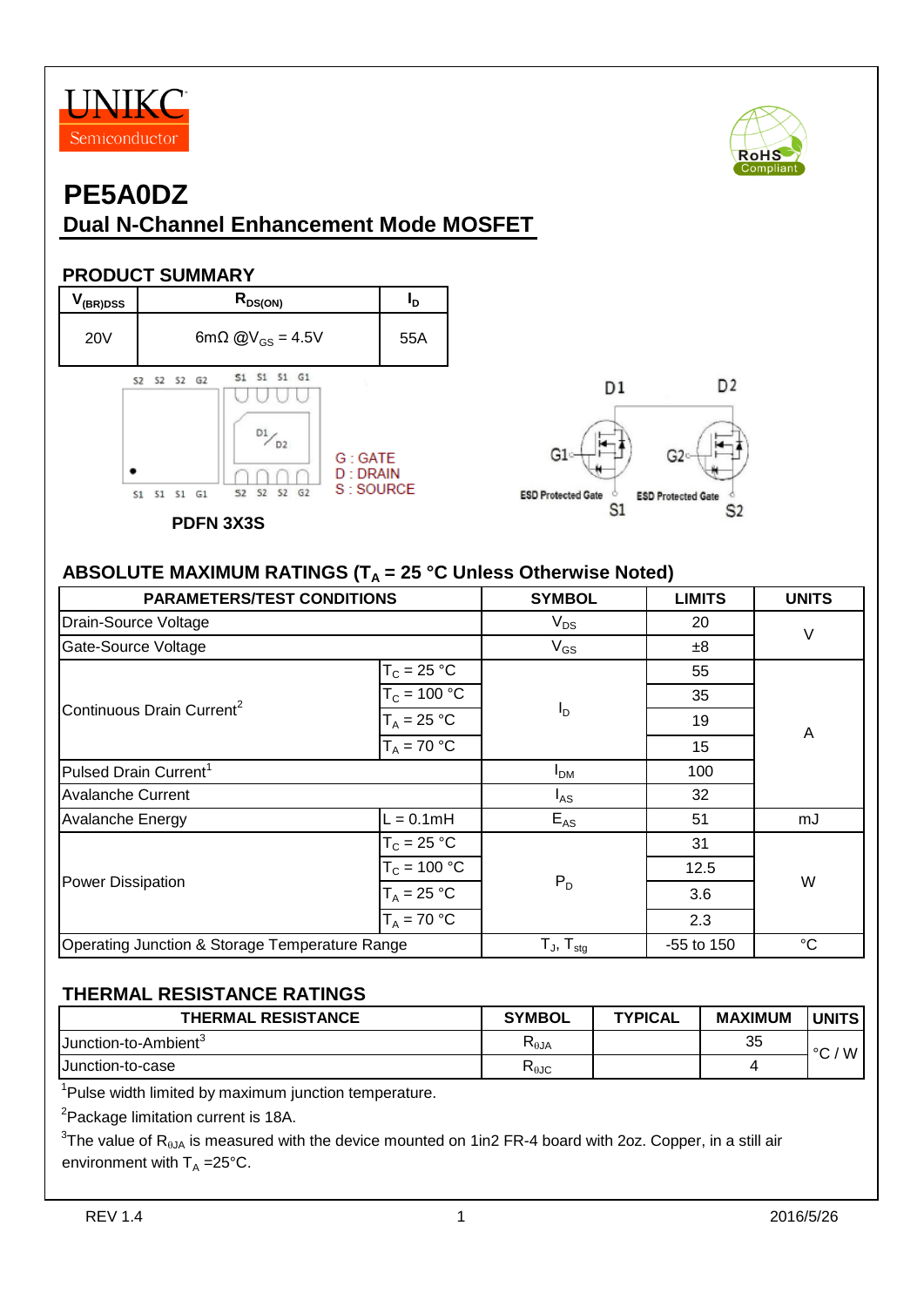



## **Dual N-Channel Enhancement Mode MOSFET**

#### **ELECTRICAL CHARACTERISTICS (T<sup>J</sup> = 25 °C, Unless Otherwise Noted)**

|                                                                                   | <b>SYMBOL</b>                                     |                                                       |            | <b>LIMITS</b> |              |              |  |
|-----------------------------------------------------------------------------------|---------------------------------------------------|-------------------------------------------------------|------------|---------------|--------------|--------------|--|
| <b>PARAMETER</b>                                                                  | <b>TEST CONDITIONS</b>                            |                                                       | <b>MIN</b> | <b>TYP</b>    | <b>MAX</b>   | <b>UNITS</b> |  |
|                                                                                   |                                                   | <b>STATIC</b>                                         |            |               |              |              |  |
| Drain-Source Breakdown Voltage                                                    | $V_{(BR)DSS}$                                     | $V_{GS} = 0V$ , $I_D = 250 \mu A$                     | 20         |               |              | V            |  |
| Gate Threshold Voltage                                                            | $\mathsf{V}_{\mathsf{GS}(\mathsf{th})}$           | $V_{DS} = V_{GS}$ , $I_D = 250 \mu A$                 | 0.4        | 0.7           | $\mathbf{1}$ |              |  |
| Gate-Body Leakage                                                                 | $I_{GSS}$                                         | $V_{DS} = 0V$ , $V_{GS} = \pm 8V$                     |            |               | ±30          | μA           |  |
| Zero Gate Voltage Drain Current                                                   |                                                   | $V_{DS} = 16V$ , $V_{GS} = 0V$                        |            |               | 1            | $\mu$ A      |  |
|                                                                                   | $I_{DSS}$                                         | $V_{DS} = 10V$ , $V_{GS} = 0V$ , $T_J = 125 °C$       |            |               | 10           |              |  |
|                                                                                   |                                                   | $V_{GS} = 4.5V$ , $I_D = 3A$                          | 4          | 5             | 6            |              |  |
|                                                                                   |                                                   | $V_{GS} = 3.8 V, I_D = 3A$                            | 4.2        | 5.2           | 7.2          |              |  |
| Drain-Source On-State<br>Resistance <sup>1</sup>                                  | $R_{DS(ON)}$                                      | $V_{GS} = 3.1 V, I_D = 3A$                            | 4.5        | 5.6           | 7.8          | $m\Omega$    |  |
|                                                                                   |                                                   | $V_{GS} = 2.5V, I_D = 3A$                             | 4.8        | 5.8           | 8            |              |  |
|                                                                                   |                                                   | $V_{GS} = 1.8 V, I_D = 3A$                            | 7.2        | 8.7           | 12           |              |  |
| Forward Transconductance <sup>1</sup>                                             | $g_{fs}$                                          | $V_{DS} = 5V$ , $I_D = 3A$                            |            | 43            |              | S            |  |
|                                                                                   |                                                   | <b>DYNAMIC</b>                                        |            |               |              |              |  |
| Input Capacitance                                                                 | $C_{iss}$                                         |                                                       |            | 2111          |              |              |  |
| <b>Output Capacitance</b>                                                         | $C_{\rm oss}$                                     | $V_{GS} = 0V$ , $V_{DS} = 10V$ , $f = 1MHz$           |            | 320           |              | pF           |  |
| Reverse Transfer Capacitance                                                      | $\mathbf{C}_{\text{rss}}$                         |                                                       |            | 282           |              |              |  |
| Gate Resistance                                                                   | $R_{g}$                                           | $V_{GS} = 0V$ , $V_{DS} = 0V$ , $f = 1MHz$            |            | 1.7           |              | Ω            |  |
|                                                                                   | ${\mathsf Q}_{g(\text{\sf VGS}=4.5\text{\sf V})}$ |                                                       |            | 29            |              | nС           |  |
| Total Gate Charge <sup>2</sup>                                                    | ${\mathsf Q}_{g(\text{\sf VGS}=3.9\text{\sf V})}$ | $V_{DS} = 10V$ , $I_D = 3A$                           |            | 25.5          |              |              |  |
| Gate-Source Charge <sup>2</sup>                                                   | $Q_{gs}$                                          |                                                       |            | 2.5           |              |              |  |
| Gate-Drain Charge <sup>2</sup>                                                    | $\mathsf{Q}_{\mathsf{gd}}$                        |                                                       |            | 7.3           |              |              |  |
| Turn-On Delay Time <sup>2</sup>                                                   | $t_{d(on)}$                                       |                                                       |            | 20            |              |              |  |
| Rise Time <sup>2</sup>                                                            | $t_{r}$                                           | $V_{DD} = 15V$                                        |            | 40            |              | nS           |  |
| Turn-Off Delay Time <sup>2</sup>                                                  | $t_{d(\text{off})}$                               | $I_D \approx 3A$ , $V_{GEN} = 4.5V$ , $R_G = 6\Omega$ |            | 72            |              |              |  |
| Fall Time <sup>2</sup>                                                            | $t_f$                                             |                                                       |            | 18            |              |              |  |
| SOURCE-DRAIN DIODE RATINGS AND CHARACTERISTICS (T <sub>J</sub> = 25 °C)           |                                                   |                                                       |            |               |              |              |  |
| Continuous Current <sup>3</sup>                                                   | ls                                                |                                                       |            |               | 25.8         | A            |  |
| Forward Voltage <sup>1</sup>                                                      | $\rm V_{SD}$                                      | $I_F = 3A, V_{GS} = 0V$                               |            |               | 1.2          | V            |  |
| <b>Reverse Recovery Time</b>                                                      | $t_{rr}$                                          |                                                       |            | 21            |              | nS           |  |
| Reverse Recovery Charge                                                           | $\mathsf{Q}_{\mathsf{rr}}$                        | $I_F = 3A$ , dl <sub>F</sub> /dt = 100A / $\mu$ S     |            | 8             |              | nC           |  |
| <sup>1</sup> Pulse test : Pulse Width $\leq$ 300 $\mu$ sec, Duty Cycle $\leq$ 2%. |                                                   |                                                       |            |               |              |              |  |

<sup>2</sup>Independent of operating temperature.

<sup>3</sup>Package limitation current is 18A.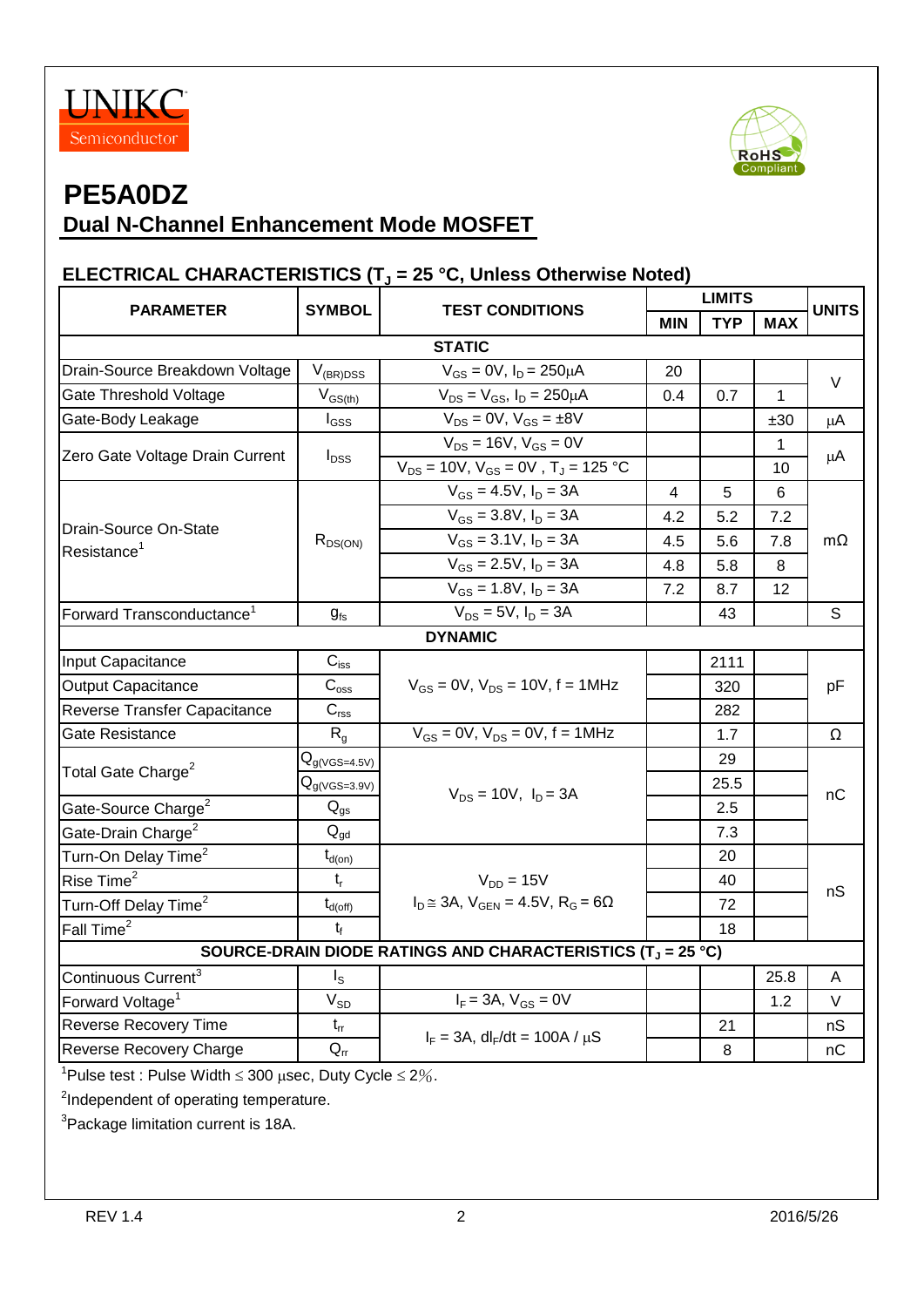



## **PE5A0DZ Dual N-Channel Enhancement Mode MOSFET**

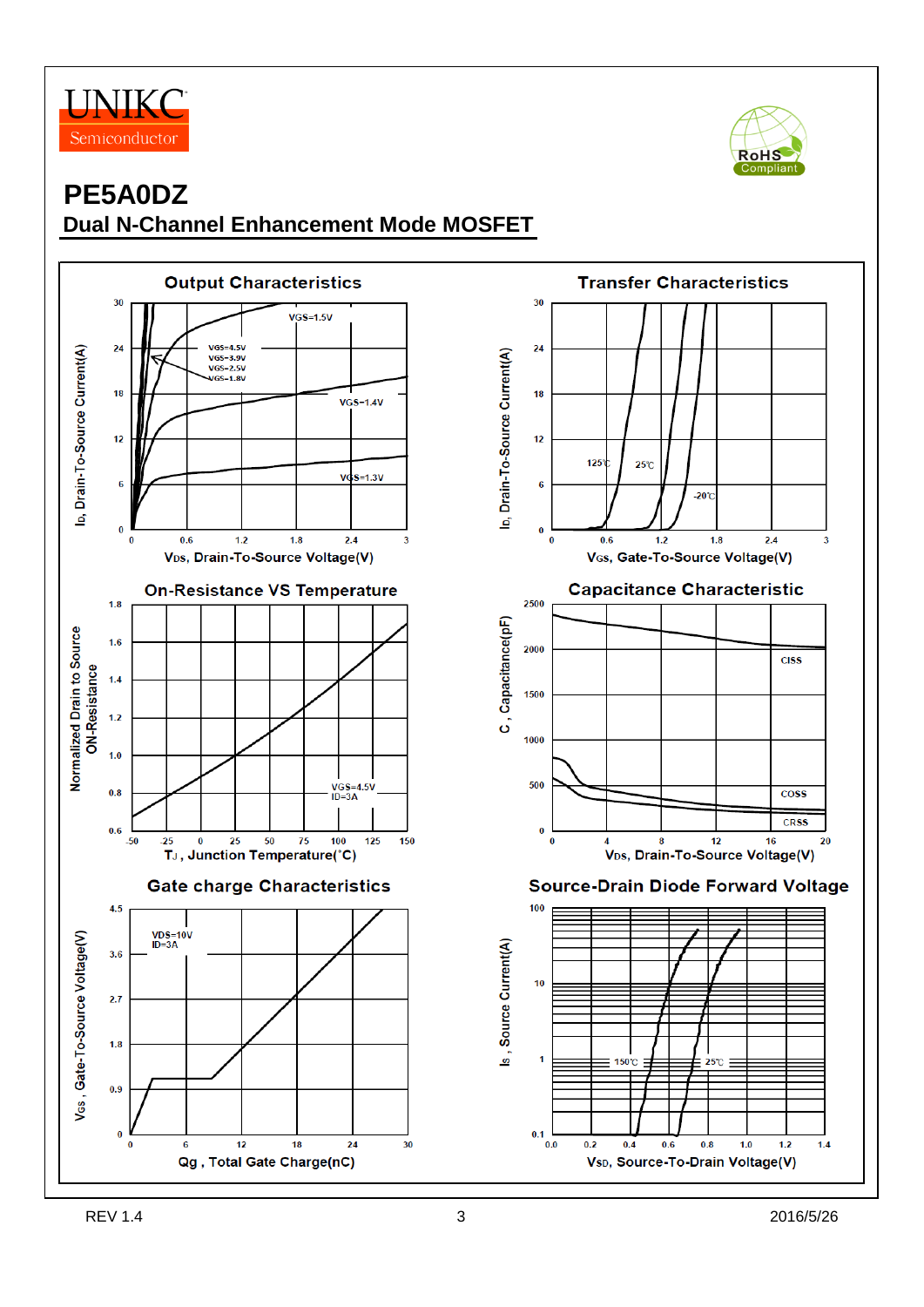



## **PE5A0DZ Dual N-Channel Enhancement Mode MOSFET**

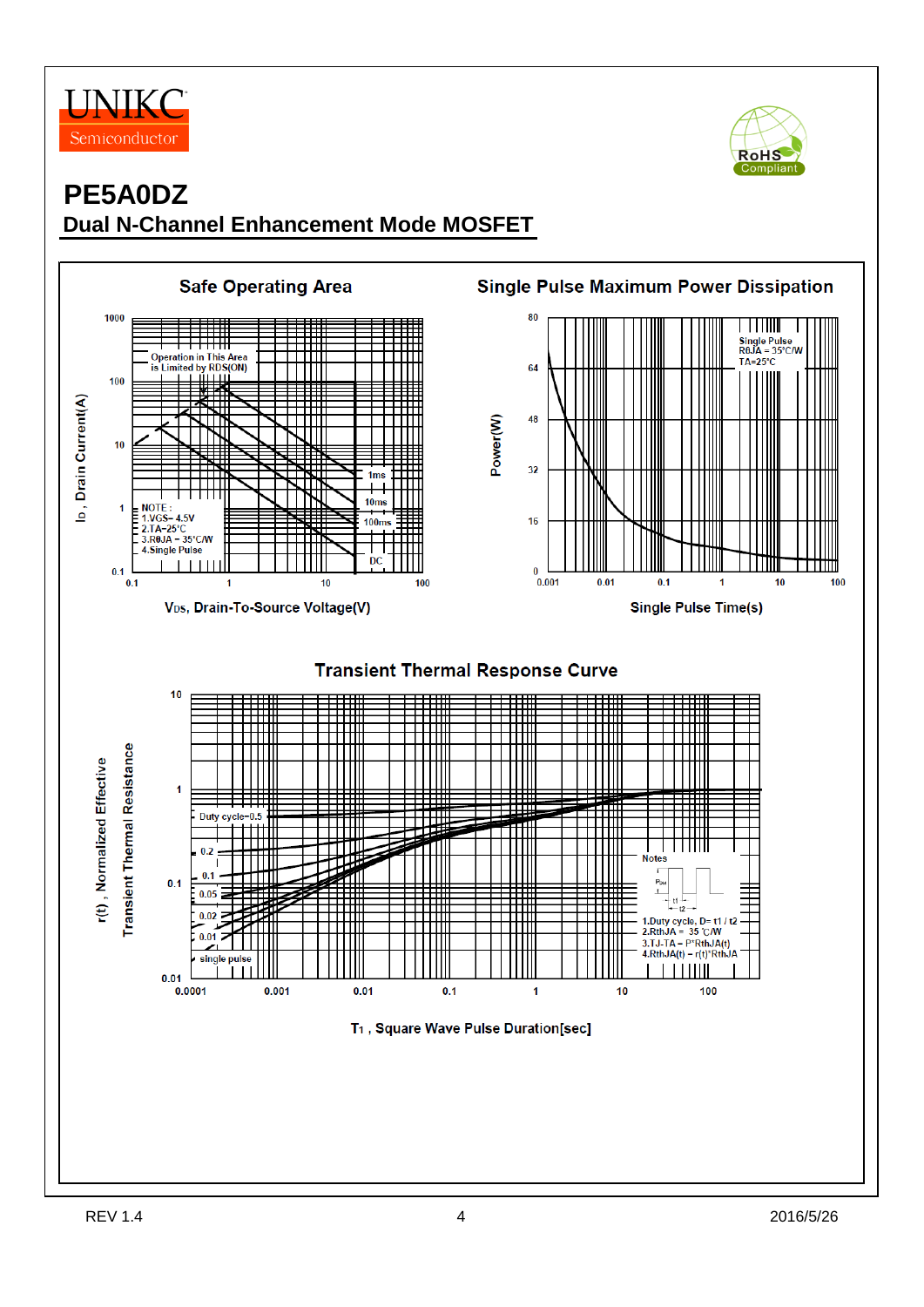



## **Dual N-Channel Enhancement Mode MOSFET**

#### **Package Dimension**

## PDFN 3x3S MECHANICAL DATA

| <b>Dimension</b> | mm    |      |       |           | mm    |      |       |
|------------------|-------|------|-------|-----------|-------|------|-------|
|                  | Min.  | Typ. | Max.  | Dimension | Min.  | Typ. | Max.  |
| A                | 0.70  |      | 0.90  |           | 0.195 |      | 0.211 |
| B                | 0.25  |      | 0.35  | J         | 2.20  |      | 2.40  |
| C                | 0.25  |      | 0.45  | Κ         | 1.40  |      | 1.60  |
| D                | 2.90  |      | 3.10  |           |       |      |       |
| Ε                | 2.90  |      | 3.10  |           |       |      |       |
| F                | 0.324 |      | 0.476 |           |       |      |       |
| G                | 0.55  | 0.65 | 0.75  |           |       |      |       |
| Н                | 0     |      | 0.05  |           |       |      |       |

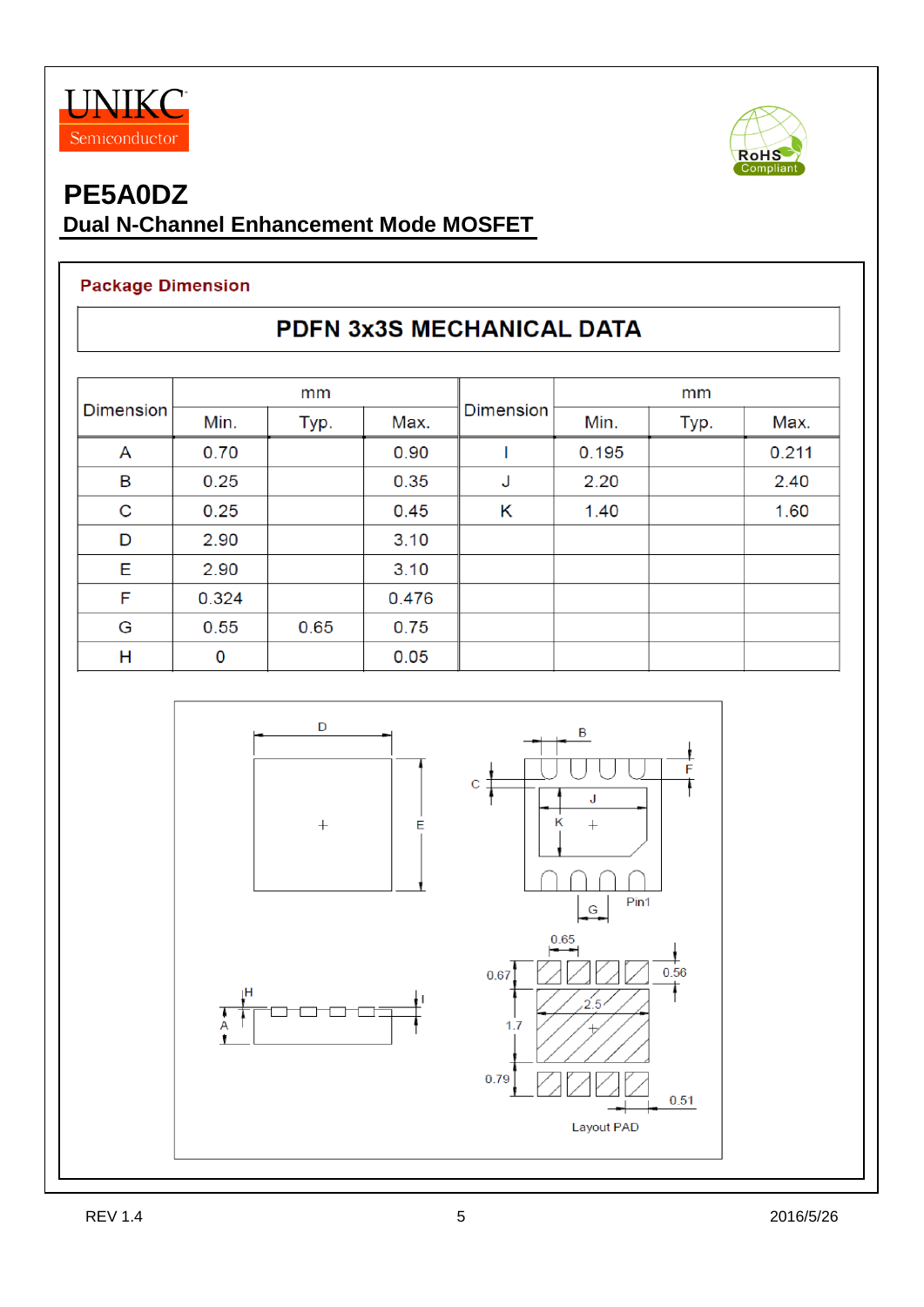



**Dual N-Channel Enhancement Mode MOSFET**

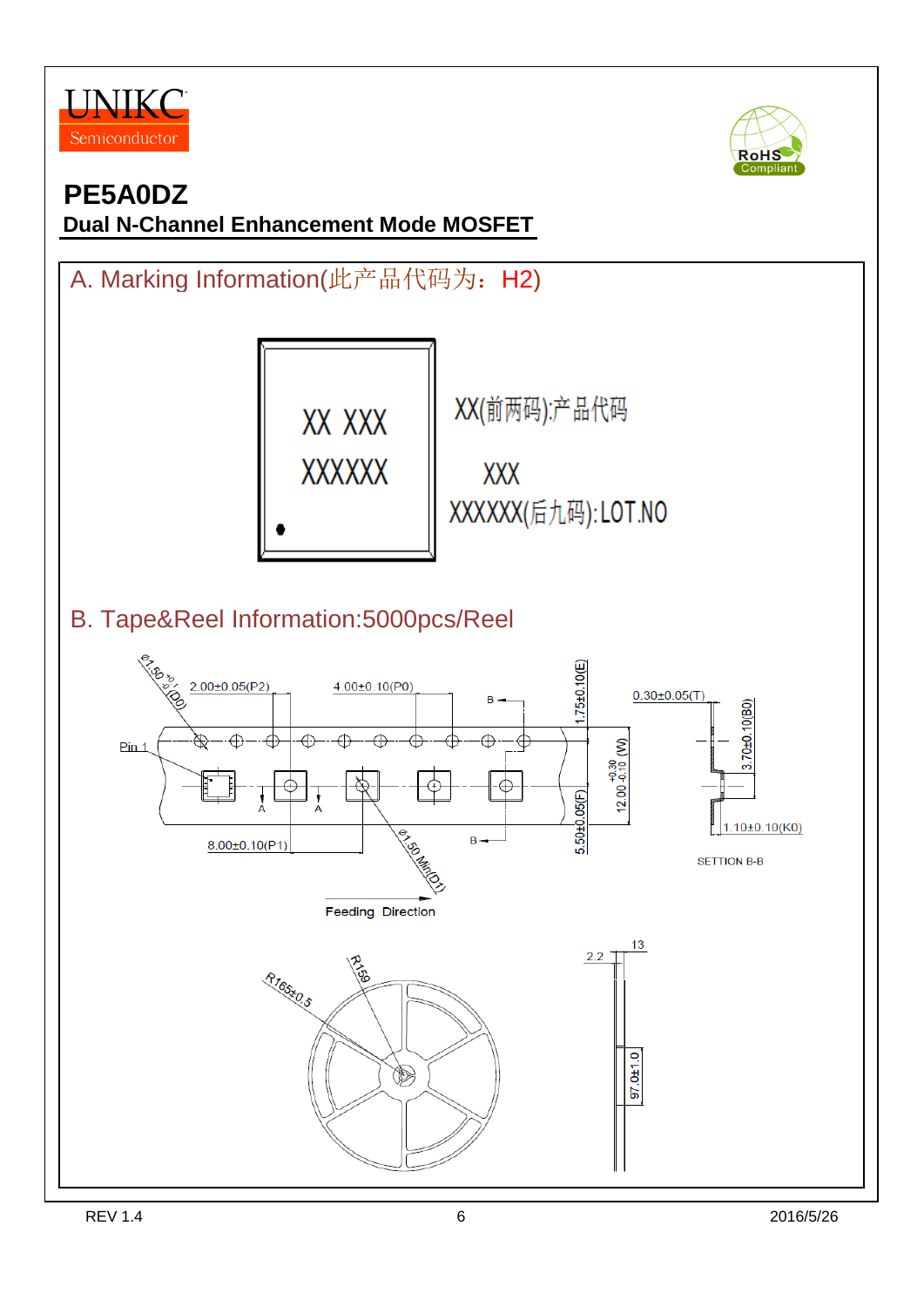



### **PE5A0DZ Dual N-Channel Enhancement Mode MOSFET**